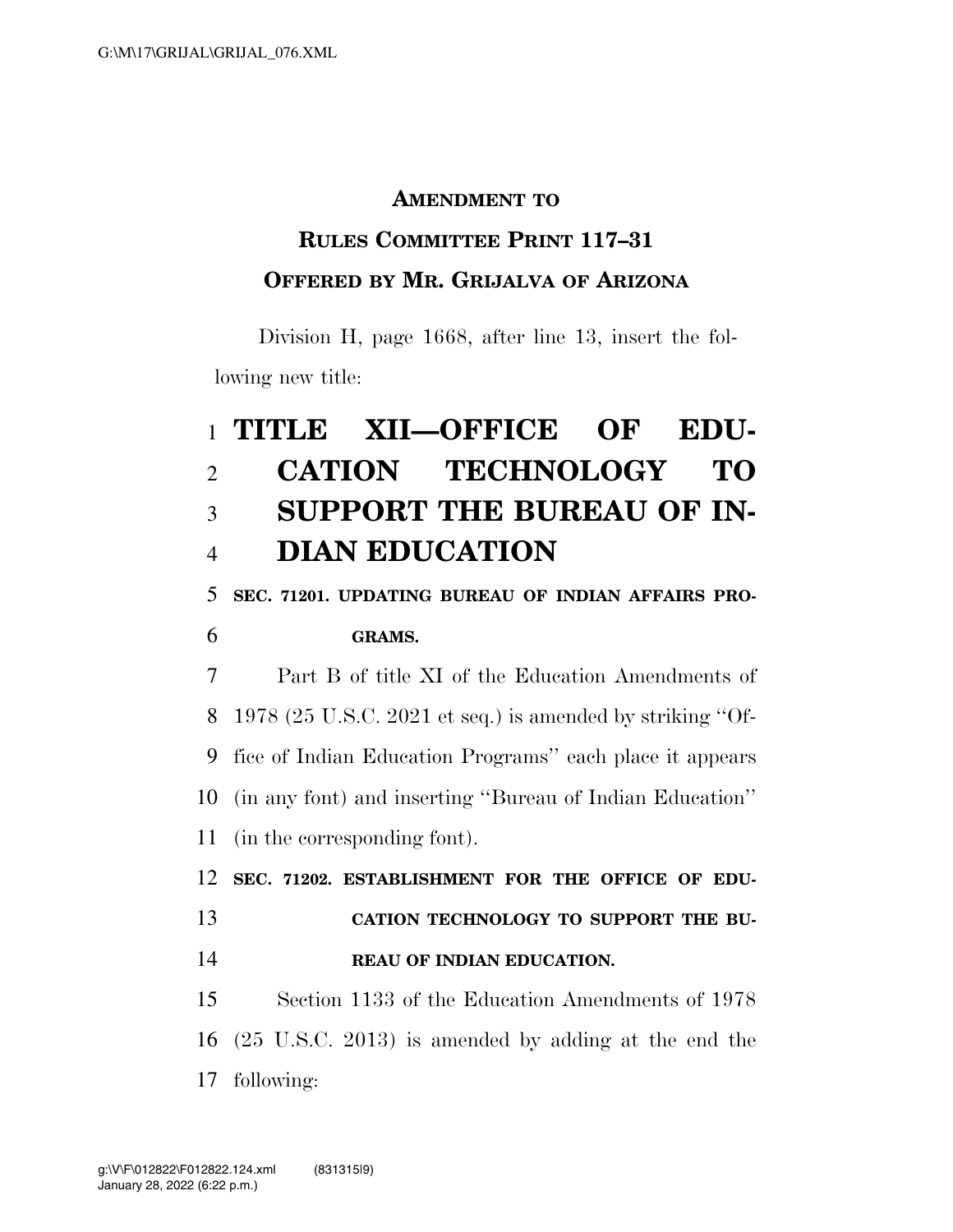$\mathfrak{D}$ 

1 "(c) BUREAU OF INDIAN EDUCATION OFFICE OF EDUCATION TECHNOLOGY.—

3  $\frac{1}{2}$   $\frac{1}{2}$  ESTABLISHMENT.

4 "(A) IN GENERAL.—Not later than 24 months after the date of the enactment of this subsection, the Secretary shall establish the Of- fice of Education Technology under the Assist- ant Secretary for Indian Affairs to be adminis- tered by the Deputy Assistant Secretary of In-dian Affairs (Management).

11 "(B) CAPACITY AND COORDINATION.—Not 12 later than 36 months after the date of the en- actment of this subsection, the Office of the As- sistant Secretary of Indian Affairs shall coordi- nate with the Bureau of Indian Education Di- rector to ensure consistent and timely coordina- tion for the Office of Education Technology to be at full capacity.

19 "'(C) TRANSFER.—Not later than 37 months after the date of the enactment of this subsection, the Deputy Assistant Secretary of Indian Affairs (Management), the Secretary (in consultation with the Chief Information Officer for the Department of the Interior), the Assist-ant Secretary for Indian Affairs, and the Direc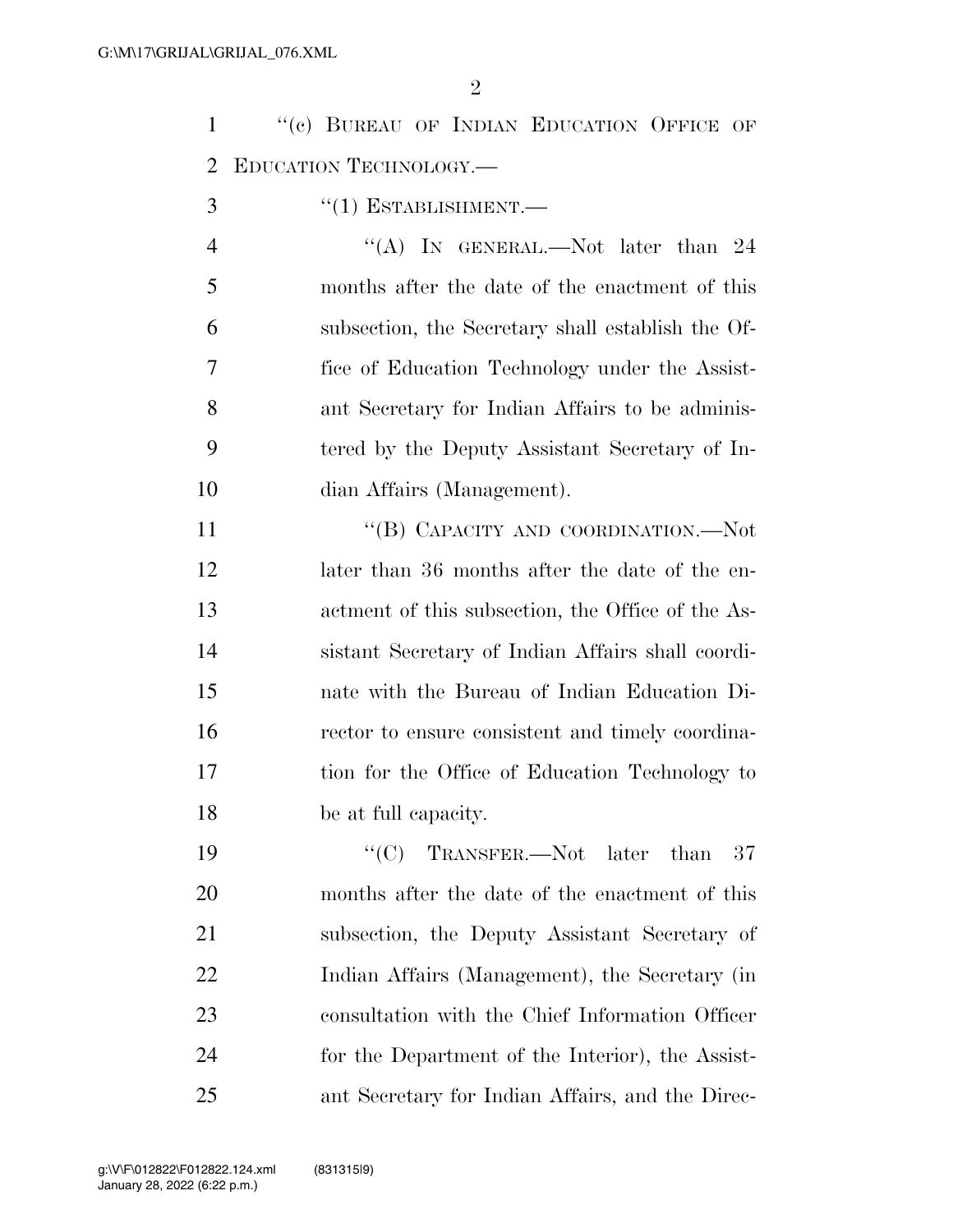| $\mathbf{1}$   | tor of the Bureau of Indian Education shall          |
|----------------|------------------------------------------------------|
| $\overline{2}$ | transfer the Office of Educational Technology        |
| 3              | to the Bureau of Indian Education.                   |
| $\overline{4}$ | "(2) PURPOSE.—The Office of Education Tech-          |
| 5              | nology shall ensure that the Bureau of Indian Edu-   |
| 6              | cation has the necessary education technology sup-   |
| 7              | port to improve educational outcomes.                |
| 8              | "(3) DUTIES.—The Office of Education Tech-           |
| 9              | nology shall—                                        |
| 10             | $\lq\lq$ manage the procurement, distribu-           |
| 11             | tion, and updates for information technology         |
| 12             | and related equipment;                               |
| 13             | $\lq\lq$ (B) plan, coordinate, and implement poli-   |
| 14             | cies related to information technology and re-       |
| 15             | lated equipment;                                     |
| 16             | "(C) provide technical assistance for the            |
| 17             | agency school boards, Bureau of Indian Edu-          |
| 18             | cation Funded Schools, and early childhood           |
| 19             | services; and                                        |
| 20             | "(D) coordinate education technology pro-            |
| 21             | grams and activities for the Bureau of Indian        |
| 22             | Education.                                           |
| 23             | $\lq\lq (d)$<br>IMPLEMENTATION OF EDUCATION<br>TECH- |
| 24             | NOLOGY MODERNIZATION SYSTEMS.-                       |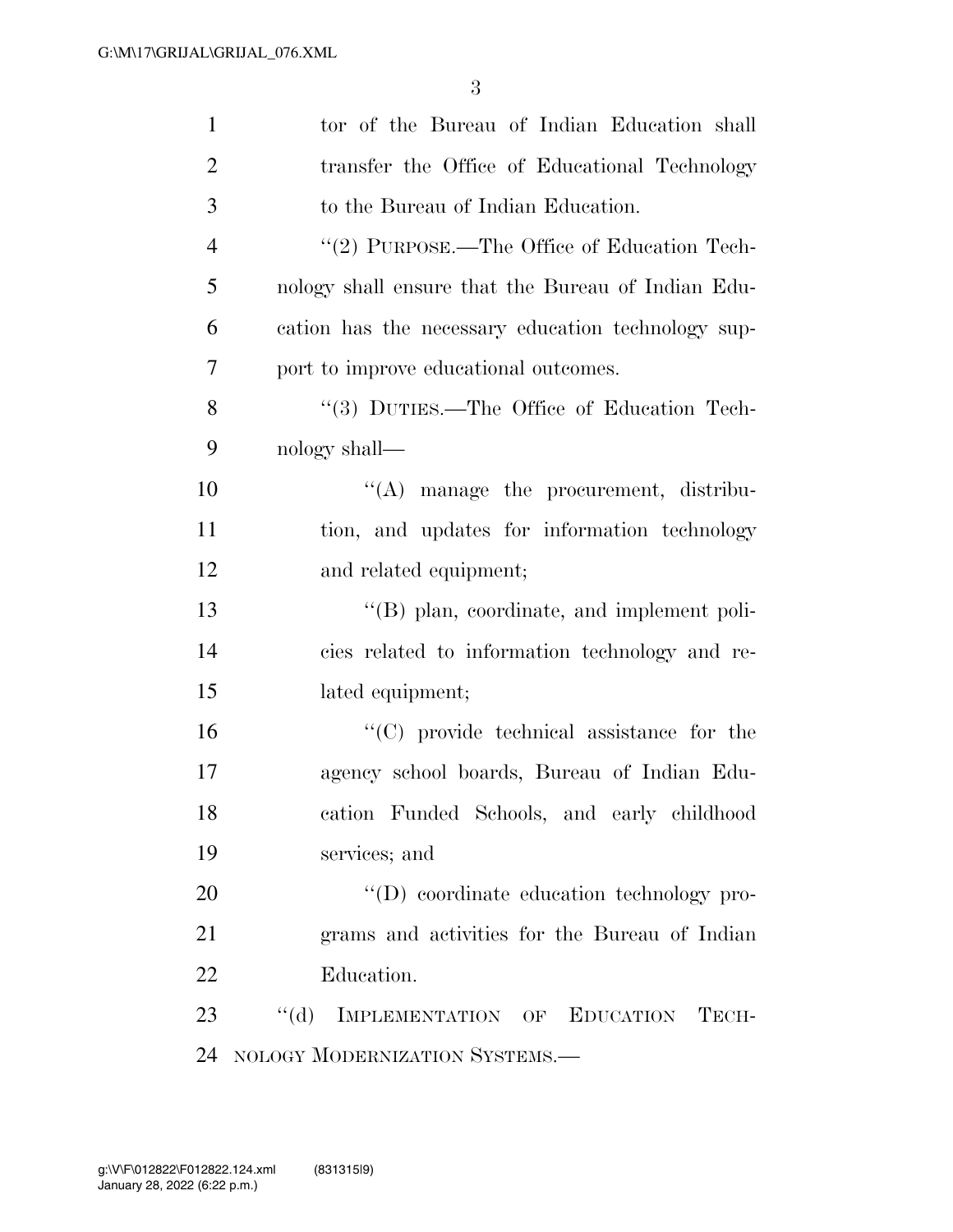1 ''(1) NEEDS ASSESSMENT.—Not later than 2 years after the date of the enactment of this sub- section, the Office of the Assistant Secretary for In- dian Affairs and the Bureau of Indian Education shall complete a needs assessment of education tech- nology for Bureau of Indian Education Funded Schools.

8 "(2) IMPLEMENTATION.—Not later than 3 years after the date of the enactment of this sub- section, the Secretary shall complete the implemen- tation of a long-term modernization plan and report progress updates for Bureau of Indian Education Funded Schools.

 ''(e) REPORTING.—Not later than 3 years after the date of the enactment of this subsection, and each fiscal year thereafter, the Secretary shall submit to the Com- mittee on Natural Resources and Committee on Education and Labor of the House of Representatives and the Com- mittee on Indian Affairs of the Senate, a report that con-tains—

 ''(1) a yearly evaluation of the implementation of this Act, including a description of the progress of the Office of Information Technology in carrying 24 out the activities described in subsection  $(e)(3)$ ; and